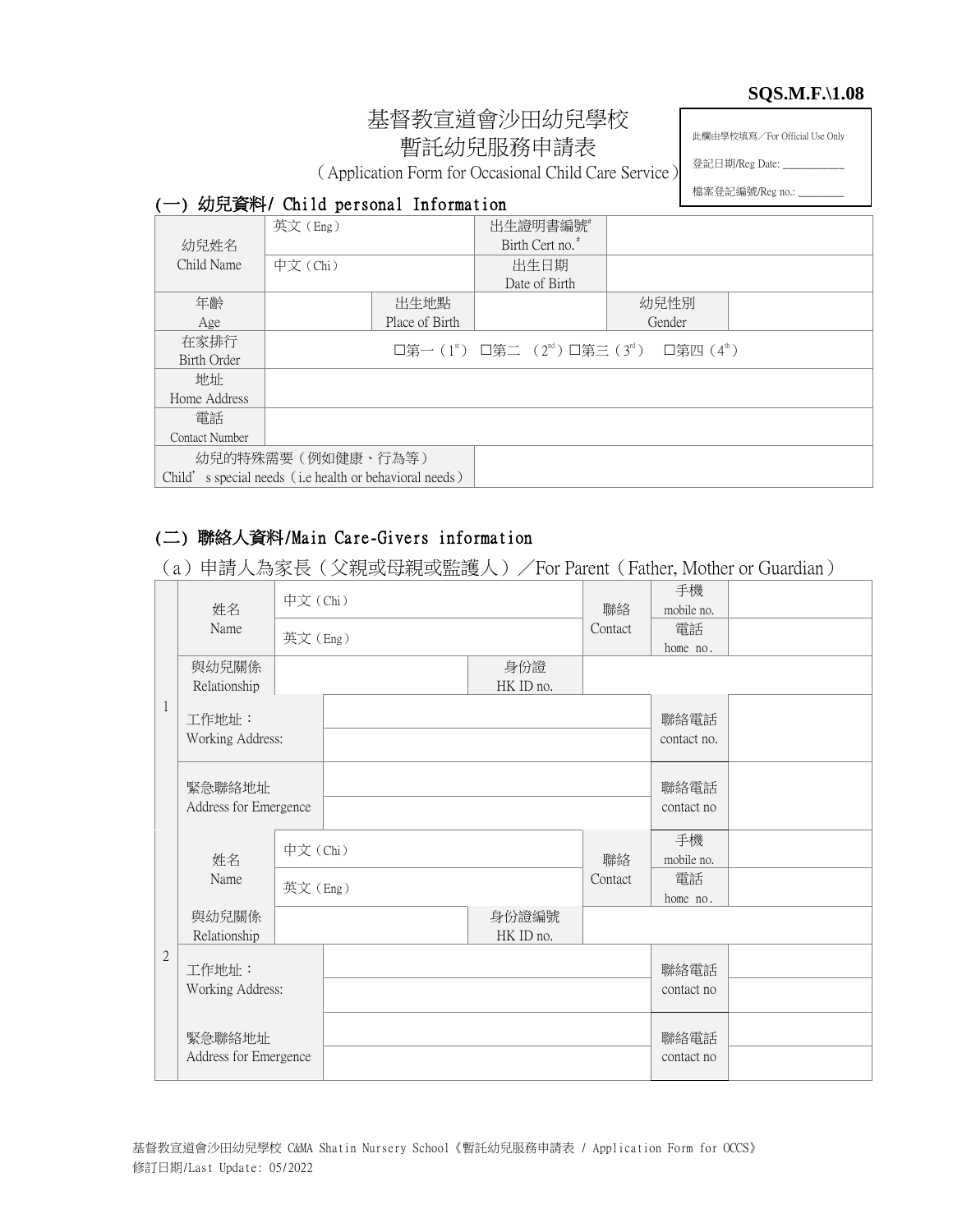## (b)申請人如非幼兒父母/For Non-Parent

|  | 姓名                              | 中文 (Chi) |         |                  | 聯絡 | 手機<br>mobile no.   |  |
|--|---------------------------------|----------|---------|------------------|----|--------------------|--|
|  | Name                            |          | 英文(Eng) |                  |    | 電話<br>home no.     |  |
|  | 與幼兒關係<br>Relationship           |          |         | 身份證<br>HK ID no. |    |                    |  |
|  | 居住地址:<br>Home Address:          |          |         |                  |    | 聯絡電話<br>contact no |  |
|  | 緊急聯絡地址<br>Address for Emergence |          |         |                  |    | 聯絡電話<br>contact no |  |

#### (三) 申請原因/Reason for Application

| 照顧者患病/Sickness |  |
|----------------|--|
|                |  |

- □ 家人或近親去世、送殯/Relative passes away
- □ 照顧者陪同患病家人/Take care the patient
- □ 搬遷或家中裝修/Houses renovation
- 照顧者離港、放假或辭職/Care-giver is on travel
- □ 照顧者探訪患病家人或親戚朋友 /Care-giver visits relative with sickness
- □ 照顧者入院分娩、產前/後檢查/覆診 /Care-giver is pregnancy and has body check
- □ 照顧者要參加教育/興趣班或考試/Care-giver has the continuous education
- □ 照顧者入獄/被拘留/Care-giver sent to jail
- □ 照顧者需要照顧家中其他有特別需要的家人或兄弟姊妹(請註明)/Care-giver needed to take care the slibling with special needs, please specify:

\_\_\_\_\_\_\_\_\_\_\_\_\_\_\_\_\_\_\_\_\_\_\_\_\_\_\_\_\_\_\_\_\_\_\_\_\_\_\_\_\_\_\_\_\_\_\_\_\_\_\_\_\_\_\_\_\_\_\_\_\_\_\_\_\_\_\_\_\_\_

\_\_\_\_\_\_\_\_\_\_\_\_\_\_\_\_\_\_\_\_\_\_\_\_\_\_\_\_\_\_\_\_\_\_\_\_\_\_\_\_\_\_\_\_\_\_\_\_\_\_\_\_\_\_\_\_\_\_\_\_\_\_\_\_\_\_\_\_\_\_

\_\_\_\_\_\_\_\_\_\_\_\_\_\_\_\_\_\_\_\_\_\_\_\_\_\_\_\_\_\_\_\_\_\_\_\_\_\_\_\_\_\_\_\_\_\_\_\_\_\_\_\_\_\_\_\_\_\_\_\_\_\_\_\_\_\_\_\_\_\_

\_\_\_\_\_\_\_\_\_\_\_\_\_\_\_\_\_\_\_\_\_\_\_\_\_\_\_\_\_\_\_\_\_\_\_\_\_\_\_\_\_\_\_\_\_\_\_\_\_\_\_\_\_\_\_\_\_\_\_\_\_\_\_\_\_\_\_\_\_\_

- 照顧者要辦理特別事務(如見律師、上法庭等)/約見(如房署等)/開會/Care-giver needed to conduct some special occasions (such as visiting lawyer, court, appointment with government), please specify: \_\_\_\_\_\_\_\_\_\_\_\_\_\_\_\_\_\_\_\_\_\_\_\_\_\_\_\_\_\_\_\_\_\_\_\_\_\_\_\_\_\_\_\_\_\_\_\_\_\_\_\_\_\_\_\_\_\_\_\_\_\_\_\_\_\_\_\_\_\_
- **□** 其他, 請註明/Other, please specify: